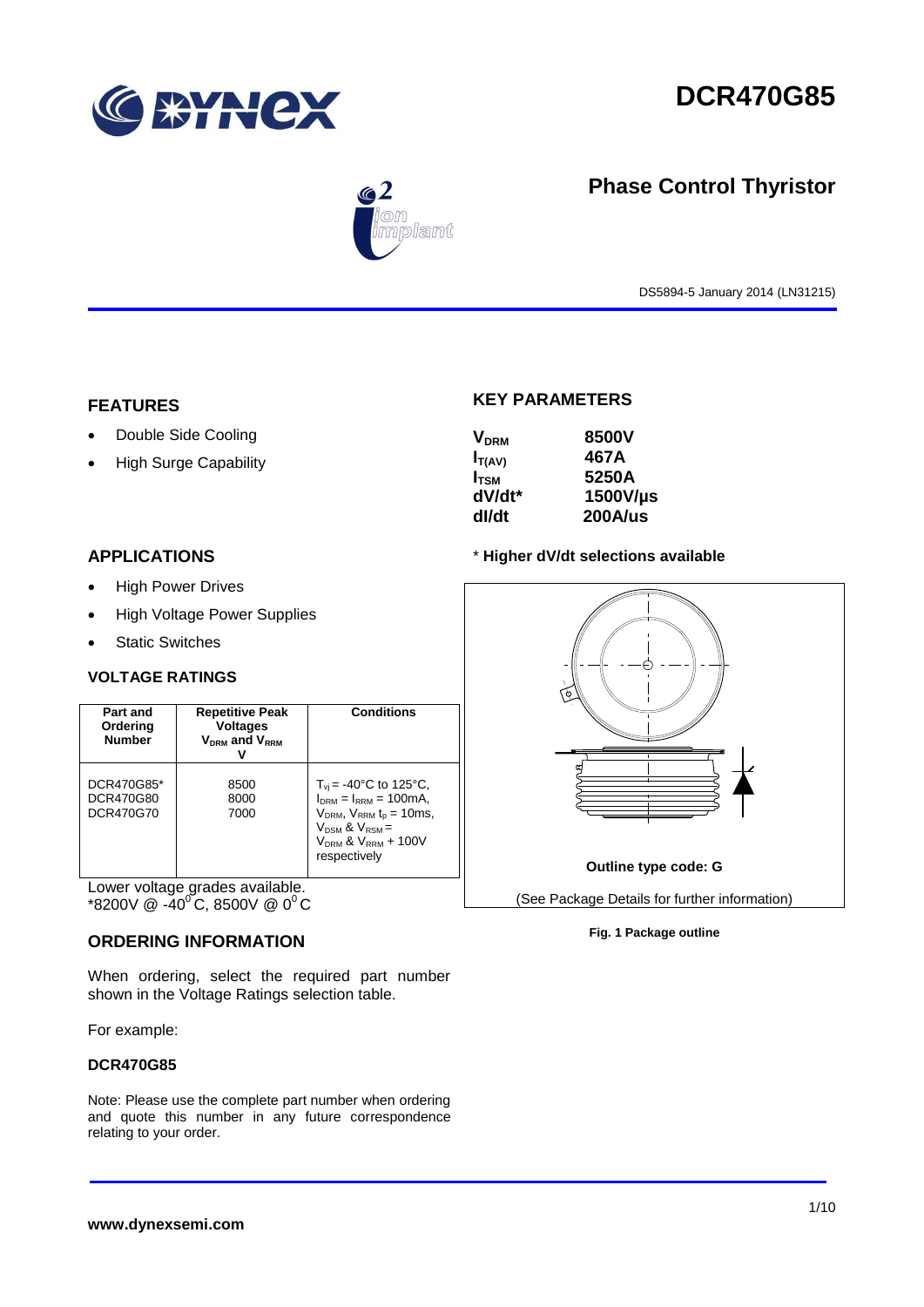



# **CURRENT RATINGS**

**Tcase = 60°C unless stated otherwise**

| Symbol              | <b>Parameter</b>                     | <b>Test Conditions</b>   | Max. | <b>Units</b> |  |  |  |  |  |  |
|---------------------|--------------------------------------|--------------------------|------|--------------|--|--|--|--|--|--|
|                     | <b>Double Side Cooled</b>            |                          |      |              |  |  |  |  |  |  |
| $I_{T(AV)}$         | Mean on-state current                | Half wave resistive load | 467  | Α            |  |  |  |  |  |  |
| I <sub>T(RMS)</sub> | <b>RMS</b> value                     | $\overline{\phantom{0}}$ | 734  | A            |  |  |  |  |  |  |
| $I_T$               | Continuous (direct) on-state current | $\overline{\phantom{a}}$ | 725  | Α            |  |  |  |  |  |  |

# **SURGE RATINGS**

| Symbol       | <b>Parameter</b>                        | <b>Test Conditions</b>                           | Max.  | <b>Units</b>      |
|--------------|-----------------------------------------|--------------------------------------------------|-------|-------------------|
| <b>I</b> TSM | Surge (non-repetitive) on-state current | 10ms half sine, $T_{\text{case}} = 125^{\circ}C$ | 5.25  | kA                |
| $I^2t$       | $I2t$ for fusing                        | $V_R = 0$                                        | 0.138 | MA <sup>2</sup> s |

# **THERMAL AND MECHANICAL RATINGS**

| Symbol                         | <b>Parameter</b>                      | <b>Test Conditions</b>               | Min.        | Max.           | <b>Units</b> |      |
|--------------------------------|---------------------------------------|--------------------------------------|-------------|----------------|--------------|------|
| $R_{th(j-c)}$                  | Thermal resistance – junction to case | Double side cooled                   | DC          |                | 0.0268       | °C/W |
|                                |                                       | Single side cooled                   | Anode DC    | ٠              | 0.0527       | °C/W |
|                                |                                       |                                      | Cathode DC  | $\blacksquare$ | 0.0652       | °C/W |
| $R_{th(c-h)}$                  | Thermal resistance – case to heatsink | Double side<br>Clamping force 11.5kN |             | $\blacksquare$ | 0.0072       | °C/W |
|                                |                                       | (with mounting compound)             | Single side |                | .0144        | °C/W |
| $T_{\rm\scriptscriptstyle VI}$ | Virtual junction temperature          | <b>Blocking VDRM/VRRM</b>            |             |                | 125          | °C   |
| ${\mathsf T}_{\text{stg}}$     | Storage temperature range             |                                      |             | $-55$          | 125          | °C   |
| $F_m$                          | Clamping force                        |                                      |             | 10             | 13           | kN   |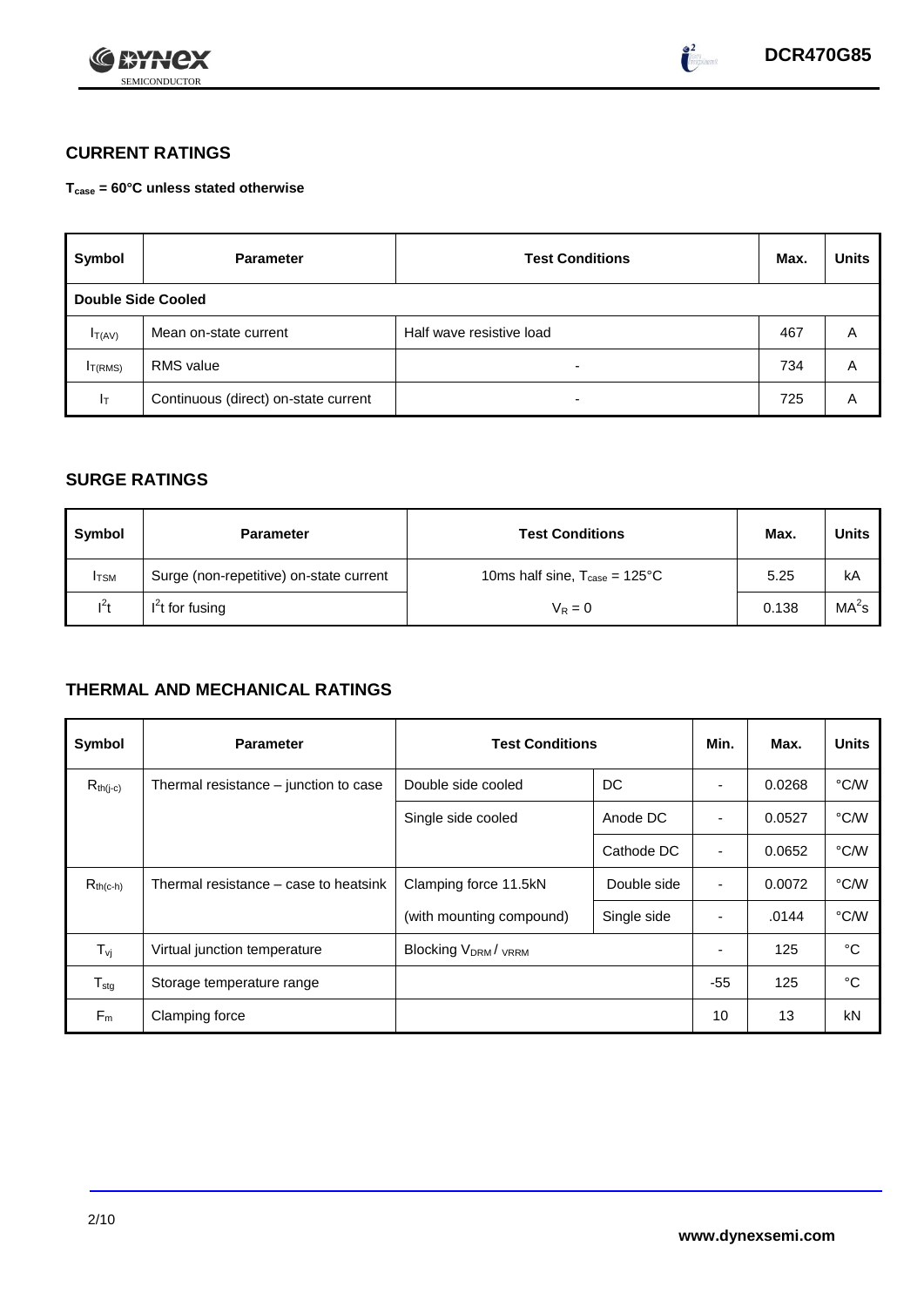



 $\frac{2}{\log\left(1-\frac{1}{2}\right)}$ 

# **DYNAMIC CHARACTERISTICS**

| Symbol            | <b>Parameter</b>                              |                                                                         | <b>Test Conditions</b>   |                          |           | <b>Units</b> |
|-------------------|-----------------------------------------------|-------------------------------------------------------------------------|--------------------------|--------------------------|-----------|--------------|
| <b>IRRM</b> /IDRM | Peak reverse and off-state current            | At $V_{RRM}/V_{DRM}$ , $T_{case} = 125^{\circ}C$                        |                          | $\blacksquare$           | 100       | mA           |
| dV/dt             | Max. linear rate of rise of off-state voltage | To 67% $V_{DRM}$ , T <sub>i</sub> = 125°C, gate open                    |                          | $\blacksquare$           | 1500      | $V/\mu s$    |
| dl/dt             | Rate of rise of on-state current              | From 67% $V_{DRM}$ to 2x $I_{T(AV)}$                                    | Repetitive 50Hz          | $\blacksquare$           | 100       | $A/\mu s$    |
|                   |                                               | Gate source 30V, 10 $\Omega$ ,                                          | Non-repetitive           |                          | 200       | $A/\mu s$    |
|                   |                                               | $t_r < 0.5 \mu s$ , $T_i = 125$ °C                                      |                          |                          |           |              |
| $V_{T(TO)}$       | Threshold voltage - Low level                 | 50A to 400A at $T_{\text{case}} = 125^{\circ}$ C                        |                          |                          | 1.162     | V            |
|                   | Threshold voltage - High level                | 400A to 1600A at $T_{\text{case}} = 125^{\circ}$ C                      |                          | 1.3063                   | $\vee$    |              |
| $r_{\text{T}}$    | On-state slope resistance - Low level         | 50A to 400A at $T_{\text{case}} = 125^{\circ}$ C                        | $\overline{\phantom{a}}$ | 3.153                    | $m\Omega$ |              |
|                   | On-state slope resistance - High level        | 400A to 1600A at $T_{\text{case}} = 125^{\circ}$ C                      | $\overline{\phantom{a}}$ | 2.763                    | $m\Omega$ |              |
| $t_{\text{qd}}$   | Delay time                                    | $V_D = 67\% V_{DRM}$ , gate source 30V, 10 $\Omega$                     |                          |                          | 3         | μs           |
|                   |                                               | $t_r = 0.5 \mu s$ , $T_i = 25^{\circ}C$                                 |                          |                          |           |              |
| $t_{q}$           | Turn-off time                                 | $T_i$ = 125°C, $V_R$ = 100V, dl/dt = 5A/µs,                             |                          |                          | 1200      | μs           |
|                   |                                               | $dV_{DR}/dt = 20V/\mu s$ linear                                         |                          |                          |           |              |
| $Q_{S}$           | Stored charge                                 | $I_T = 500A$ , $T_i = 125^{\circ}C$ , dl/dt = 5A/µs,                    | 2000                     | 3000                     | μC        |              |
| ΙL.               | Latching current                              | $T_i = 25^{\circ}C$ , $V_D = 5V$                                        | $\overline{\phantom{a}}$ | 3                        | A         |              |
| Iн                | Holding current                               | $T_i = 25^{\circ}C$ , $R_{G-K} = \infty$ , $I_{TM} = 500A$ , $I_T = 5A$ |                          | $\overline{\phantom{a}}$ | 300       | mA           |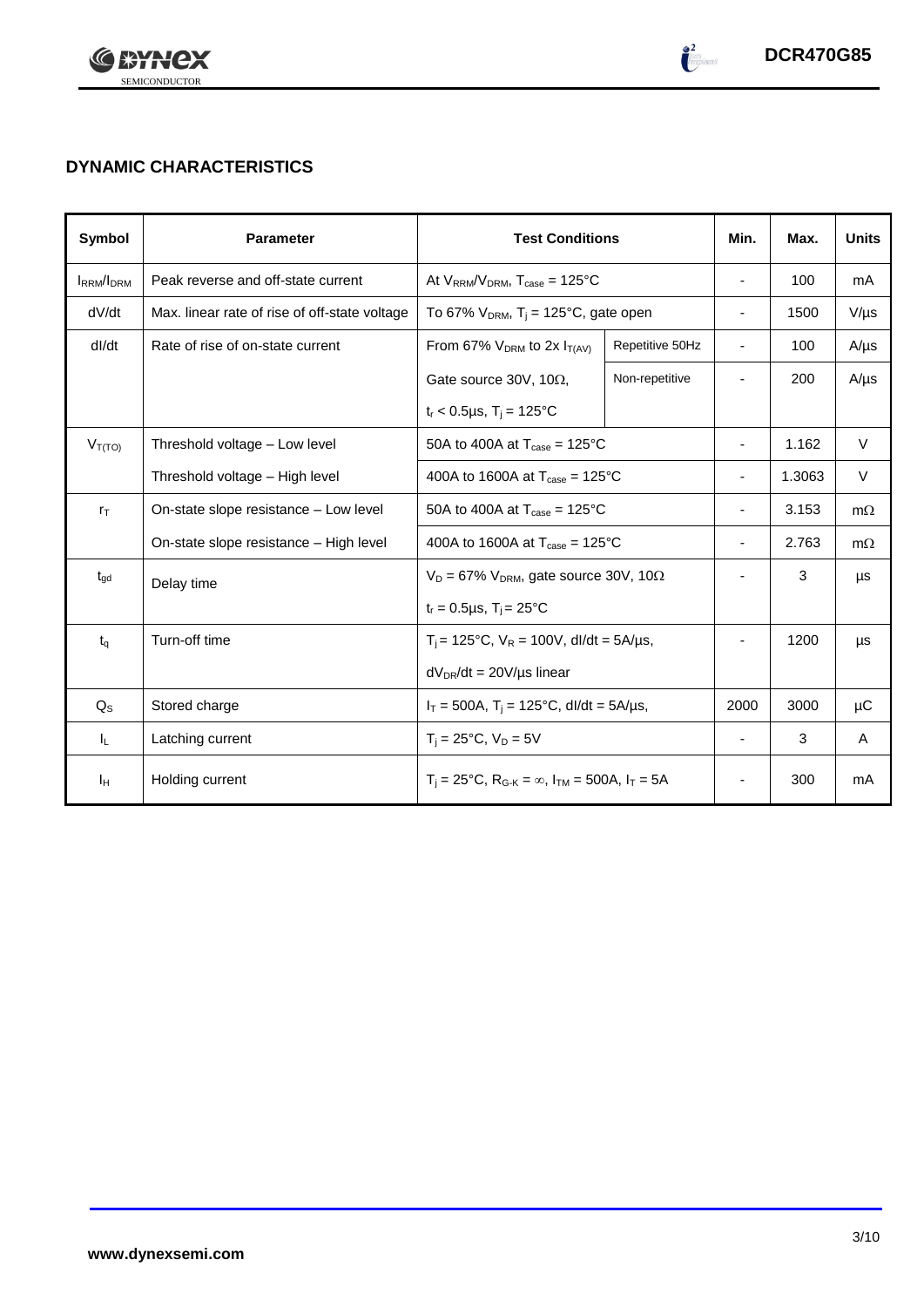

 $\int_{0}^{\infty}$ 

# **GATE TRIGGER CHARACTERISTICS AND RATINGS**

| Symbol          | <b>Parameter</b>         | <b>Test Conditions</b>                       | Max. | <b>Units</b> |
|-----------------|--------------------------|----------------------------------------------|------|--------------|
| $V_{\text{GT}}$ | Gate trigger voltage     | $V_{DRM}$ = 5V, $T_{case}$ = 25°C            | 1.5  | V            |
| VGD             | Gate non-trigger voltage | At 50% $V_{DRM}$ , $T_{case} = 125^{\circ}C$ | 0.4  | V            |
| IGТ             | Gate trigger current     | $V_{DRM}$ = 5V, $T_{case}$ = 25°C            | 350  | mA           |
| lgp             | Gate non-trigger current | At 50% $V_{DRM}$ , $T_{case} = 125$ °C       | 10   | mA           |

# **CURVES**



### **Fig.2 Maximum & minimum on-state characteristics**

|  |  | $V_{TM} = A + Bln (I_T) + C.I_T + D.\sqrt{I_T}$ |
|--|--|-------------------------------------------------|
|--|--|-------------------------------------------------|

 $V_{TM}$  **EQUATION** Where  $A = 1.545561$  $B = -0.202735$  $C = 0.001865$  $D = 0.066158$ 

these values are valid for  $T_j = 125^{\circ}C$  for  $I_T$  50A to 1600A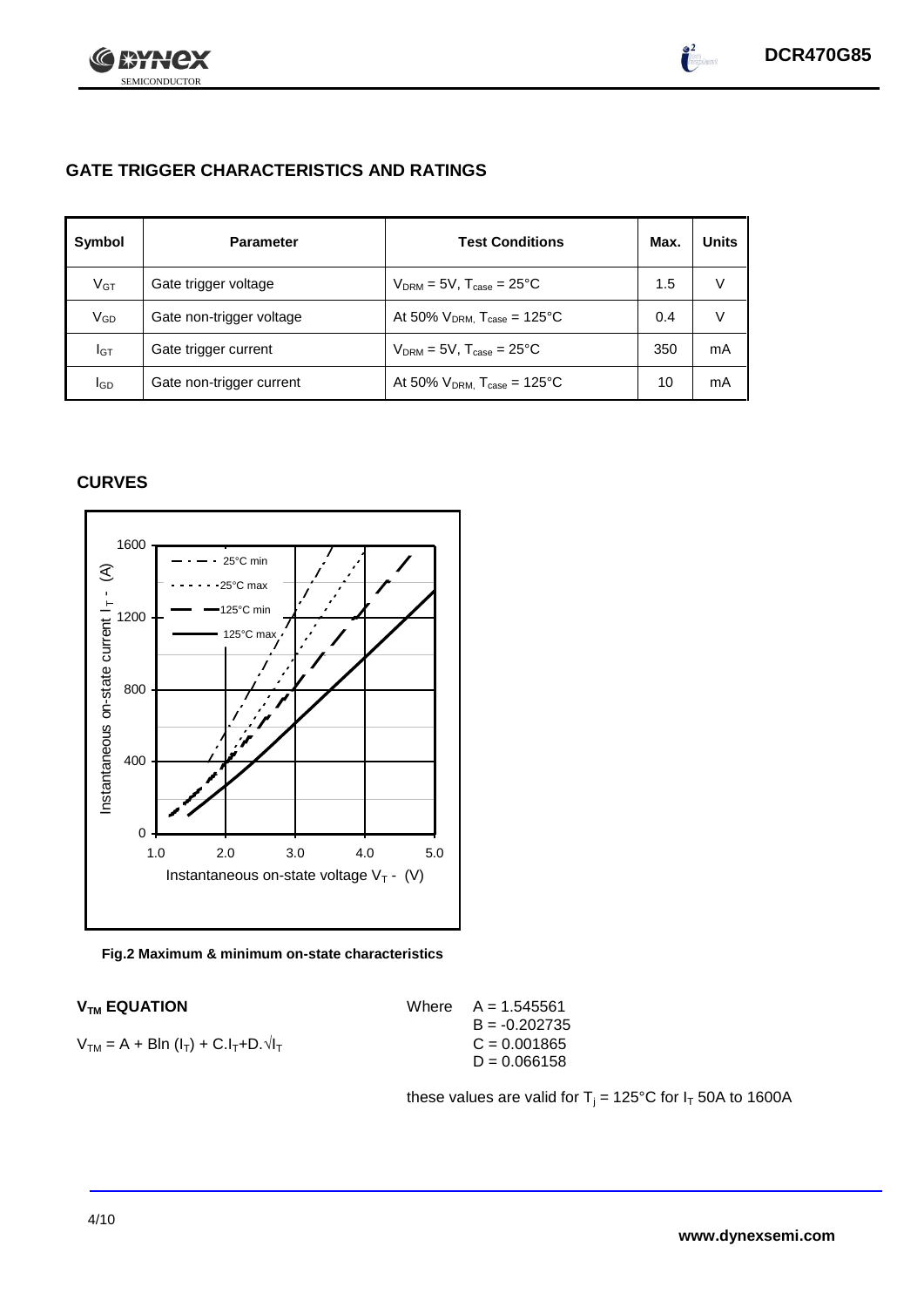



**double side cooled – sine wave**

**DCR470G85**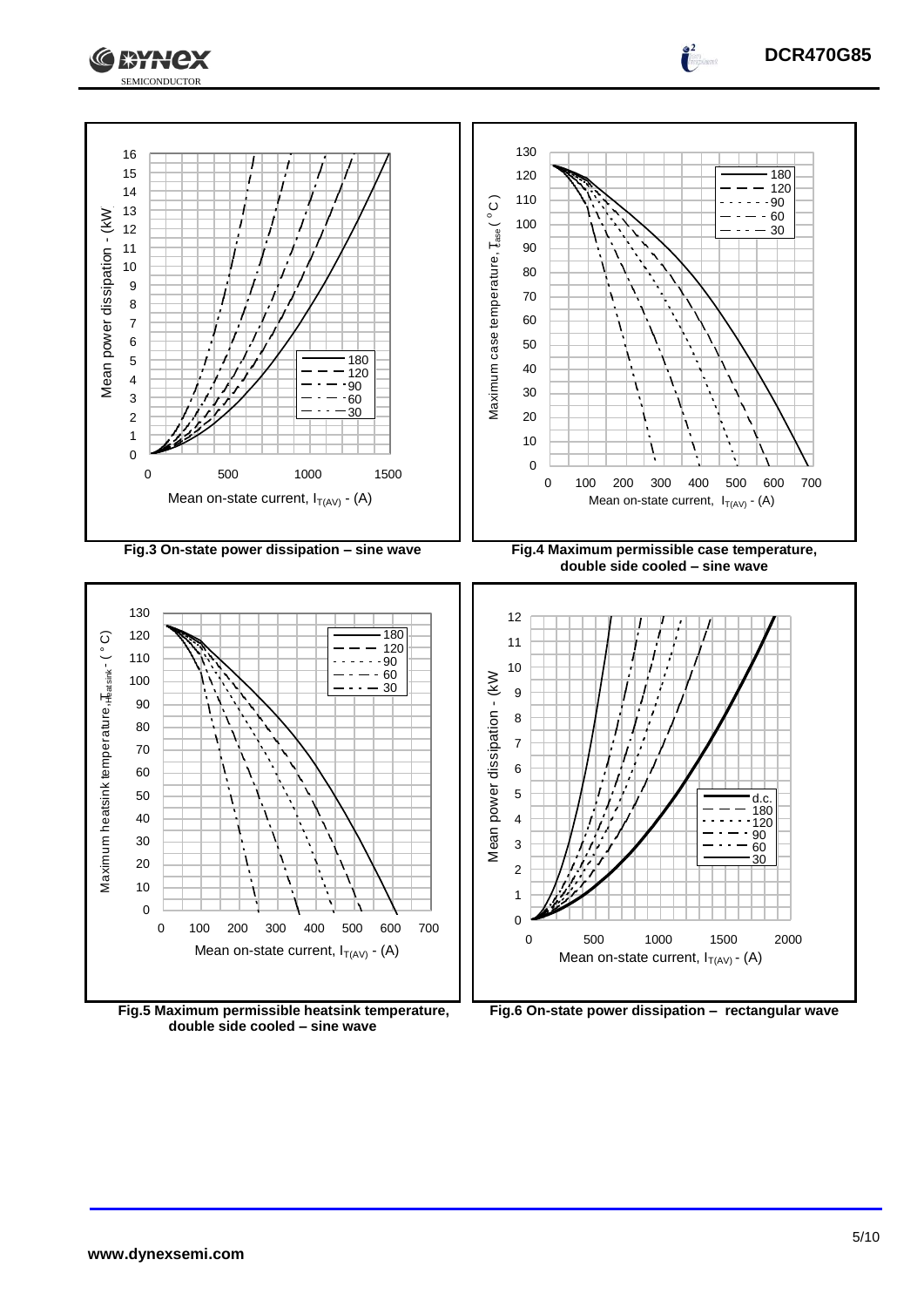



**double side cooled – rectangular wave**



**double side cooled – rectangular wave**

| Double side cooled  | $R_i$ (°C/kW) | 2.2995    | 5.4226    | 16.9074   | 2.1488  |
|---------------------|---------------|-----------|-----------|-----------|---------|
|                     | $T_i$ (s)     | 0.0066401 | 0.0457025 | 0.4962482 | 1.8248  |
| Anode side cooled   | $R_i$ (°C/kW) | 2.3214    | 5.2661    | 10.2686   | 34.8031 |
|                     | $T_i(s)$      | 0.0066948 | 0.045528  | 0.3484209 | 4.582   |
| Cathode side cooled | $R_i$ (°C/kW) | 2.4895    | 5.9105    | 7.4256    | 49.3432 |
|                     | $T_i(s)$      | 0.0070404 | 0.052895  | 0.3933903 | 4.2295  |

 $Z_{\text{th}} = \sum [R_i \times (1-\exp. (t/t_i))]$  [1]

### $\Delta R_{th(j\text{-}c)}$  Conduction

Tables show the increments of thermal resistance  $R_{th(i-c)}$  when the device operates at conduction angles other than d.c.

| Double side cooling |                            |       | Anode Side Cooling |       |                           | Cathode Sided Cooling |                |       |                     |
|---------------------|----------------------------|-------|--------------------|-------|---------------------------|-----------------------|----------------|-------|---------------------|
|                     | $\Delta Z_{\text{th}}$ (z) |       |                    |       | $\Delta Z_{\text{th}}(z)$ |                       |                |       | $\Delta Z_{th}$ (z) |
| $\rho^{\circ}$      | sine.                      | rect. | $\rho^{\circ}$     | sine. | rect.                     |                       | $\rho^{\circ}$ | sine. | rect.               |
| 180                 | 4.15                       | 2.72  | 180                | 4.15  | 2.72                      |                       | 180            | 4.13  | 2.71                |
| 120                 | 4.90                       | 4.02  | 120                | 4.89  | 4.02                      |                       | 120            | 4.87  | 4.00                |
| 90                  | 5.74                       | 4.79  | 90                 | 5.73  | 4.78                      |                       | 90             | 5.69  | 4.76                |
| 60                  | 6.53                       | 5.65  | 60                 | 6.52  | 5.65                      |                       | 60             | 6.46  | 5.60                |
| 30                  | 7.16                       | 6.64  | 30                 | 7.15  | 6.62                      |                       | 30             | 7.07  | 6.56                |
| 15                  | 7.46                       | 7.18  | 15                 | 7.44  | 7.16                      |                       | 15             | 7.36  | 7.09                |
|                     |                            |       |                    |       |                           |                       |                |       |                     |

|                  | Double side cooling       |       | Anode Side Cooling |       |                           | Cathode Sided Cooling |       |                     |
|------------------|---------------------------|-------|--------------------|-------|---------------------------|-----------------------|-------|---------------------|
|                  | $\Delta Z_{\text{th}}(z)$ |       |                    |       | $\Delta Z_{\text{th}}(z)$ |                       |       | $\Delta Z_{th}$ (z) |
| $\theta^{\circ}$ | sine.                     | rect. | $\rho^{\circ}$     | sine. | rect.                     | $\rho^{\circ}$        | sine. | rect.               |
| 180              | 4.15                      | 2.72  | 180                | 4.15  | 2.72                      | 180                   | 4.13  | 2.71                |
| 120              | 4.90                      | 4.02  | 120                | 4.89  | 4.02                      | 120                   | 4.87  | 4.00                |
| 90               | 5.74                      | 4.79  | 90                 | 5.73  | 4.78                      | 90                    | 5.69  | 4.76                |
| 60               | 6.53                      | 5.65  | 60                 | 6.52  | 5.65                      | 60                    | 6.46  | 5.60                |
| 30               | 7.16                      | 6.64  | 30                 | 7.15  | 6.62                      | 30                    | 7.07  | 6.56                |
| 15               | 7.46                      | 7.18  | 5                  | 7.44  | 7.16                      | 15                    | 7.36  | 7.09                |
|                  |                           |       |                    |       |                           |                       |       |                     |

**Fig.9 Maximum (limit) transient thermal impedance – junction to case (°C/kW)**

**DCR470G85**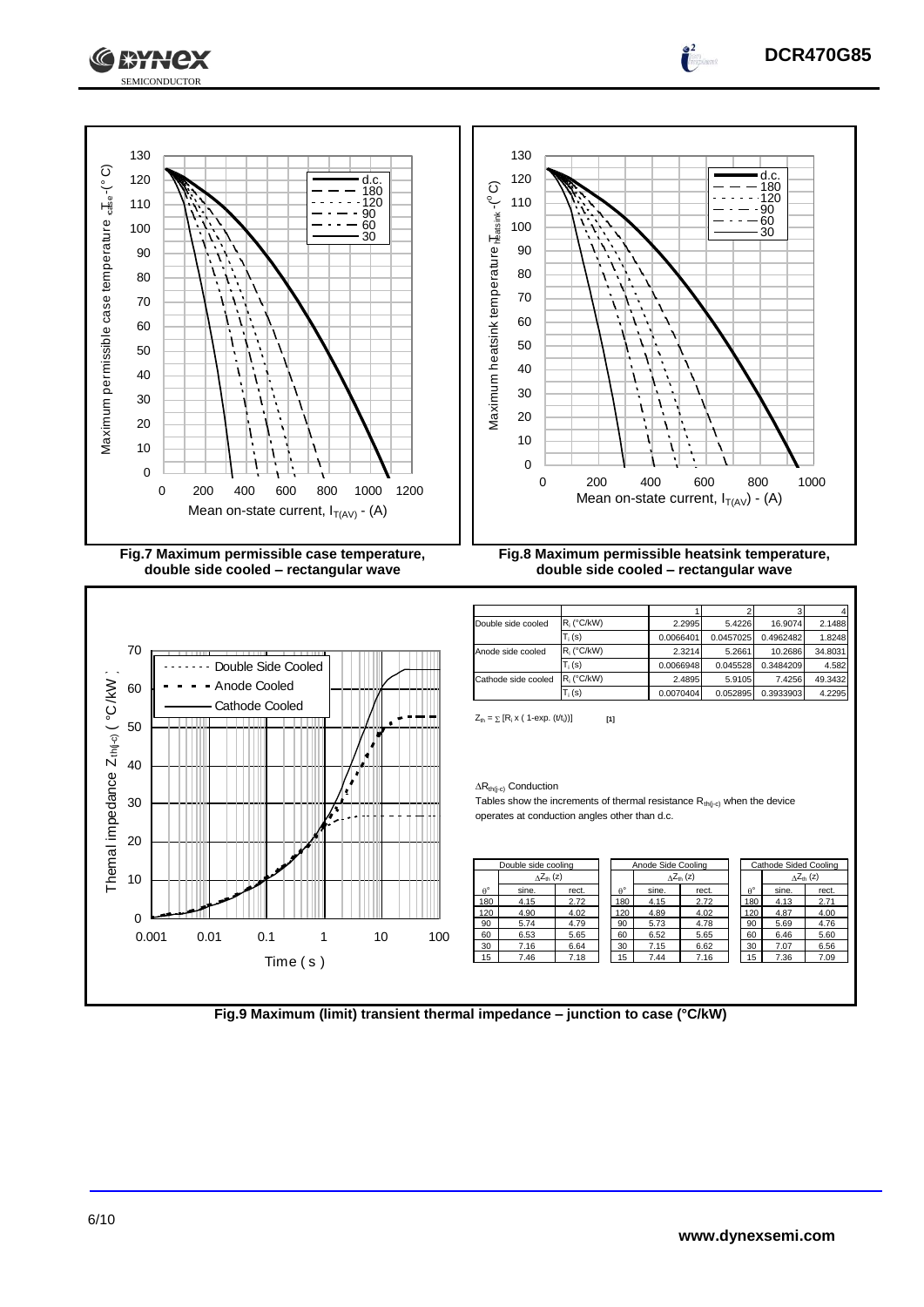



 $\overline{0}$ 

 $\overline{0}$ 

 $\overline{2}$ 

15

5 10 Rate of decay of on-state current, di/dt - (A/us)

**Fig.12 Stored charge Fig.13 Reverse recovery current**

6

Rate of decay of on-state current, di/dt -(A/µs)

8

10

12

 $\overline{4}$ 

 $\mathsf 0$  $\overline{0}$  **DCR470G85**

 $\frac{2}{\pi}$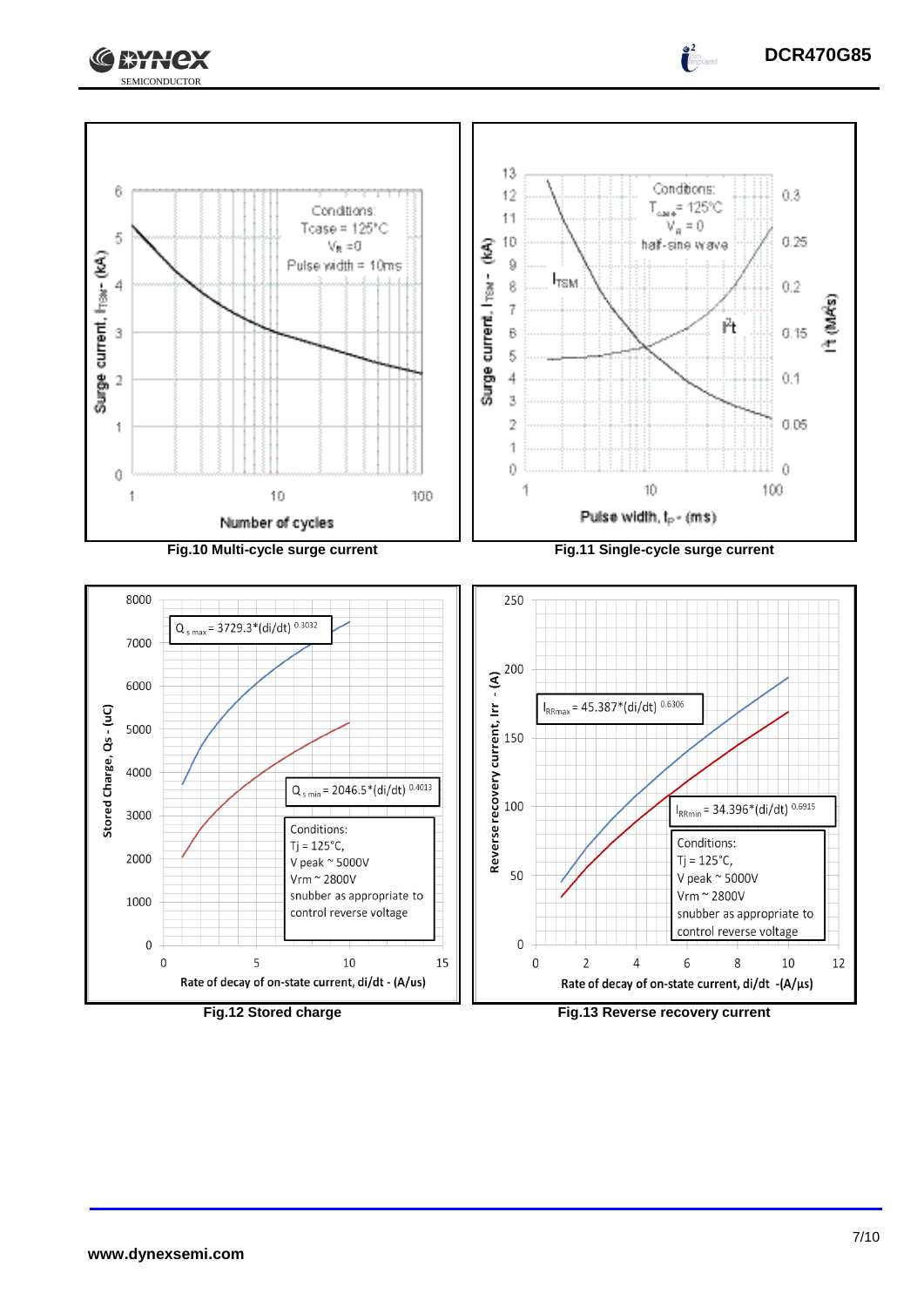



**Fig. 15 Gate characteristics**

0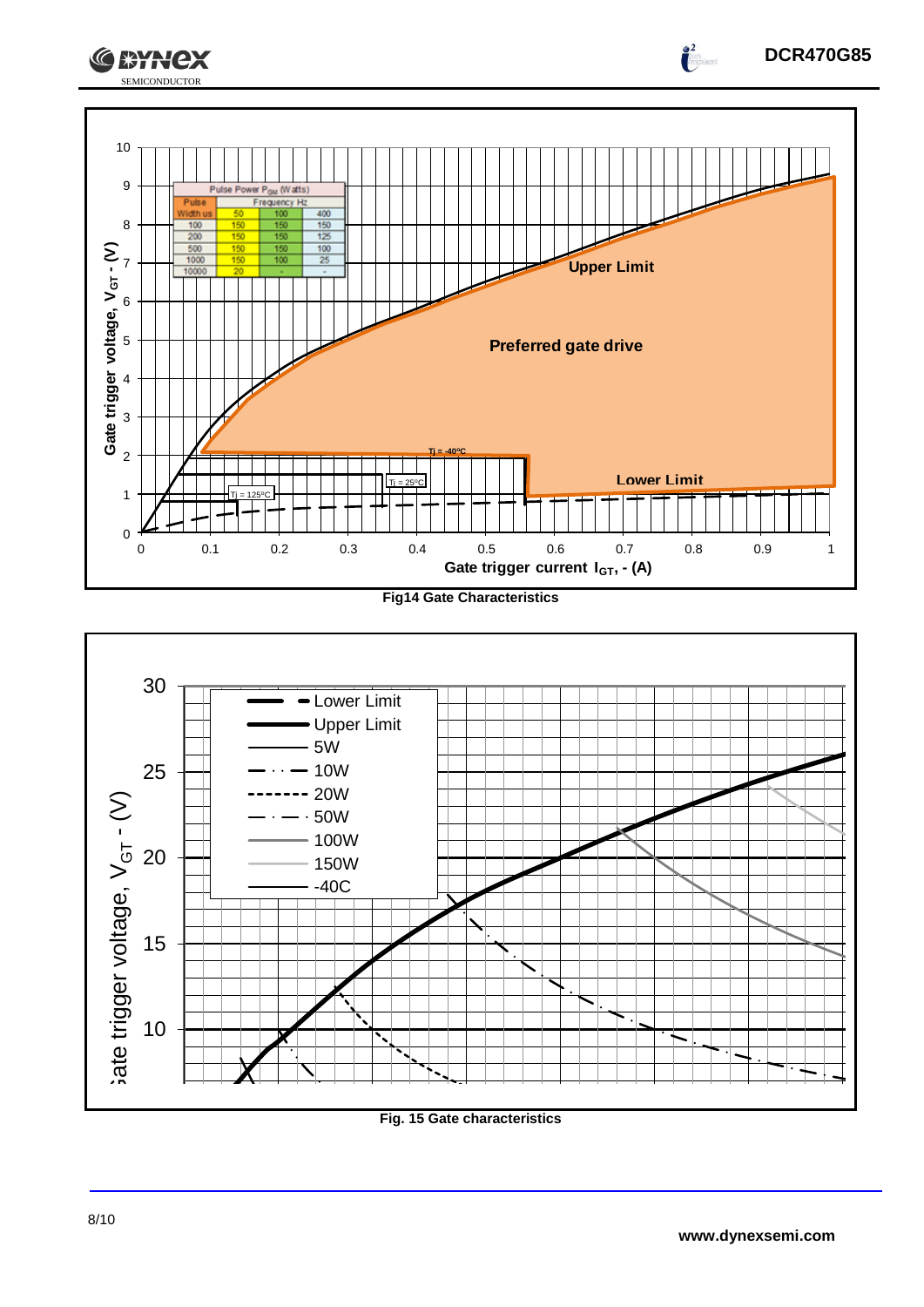

 $\int_{0}^{\infty}$ 

# **PACKAGE DETAILS**

For further package information, please contact Customer Services. All dimensions in mm, unless stated otherwise. DO NOT SCALE.

| DO NOT SCALE IF IN DOUBT ASK<br>3rd ANGLE PROJECTION $\cdot \overline{\Theta} \cdot \overline{\phantom{A}}$                                 |                   | Maximum          | Minimum   |  |  |  |  |  |
|---------------------------------------------------------------------------------------------------------------------------------------------|-------------------|------------------|-----------|--|--|--|--|--|
|                                                                                                                                             |                   | <b>Thickness</b> | Thickness |  |  |  |  |  |
| HOLE 03.60 X 2.00                                                                                                                           | Device            | (mm)             | (mm)      |  |  |  |  |  |
| DEEP (IN BOTH                                                                                                                               | DCR803SG18        | 26.415           | 25.865    |  |  |  |  |  |
| ELECTRODES)                                                                                                                                 | <b>DCR806SG28</b> | 26.49            | 25.94     |  |  |  |  |  |
|                                                                                                                                             | <b>DCR818SG48</b> | 26.84            | 26.17     |  |  |  |  |  |
|                                                                                                                                             | <b>DCR820SG65</b> | 27.1             | 26.55     |  |  |  |  |  |
| 20° OFFSET (NOM.)                                                                                                                           | DCR1080G22        | 26.415           | 25.865    |  |  |  |  |  |
| TO GATE TUBE                                                                                                                                | DCR960G28         | 26.49            | 25.94     |  |  |  |  |  |
|                                                                                                                                             | DCR780G42         | 26.72            | 26.17     |  |  |  |  |  |
|                                                                                                                                             | DCR690G52         | 26.84            | 26.29     |  |  |  |  |  |
|                                                                                                                                             | <b>DCR590G65</b>  | 27.1             | 26.55     |  |  |  |  |  |
|                                                                                                                                             | <b>DCR470G85</b>  | 27.46            | 26.91     |  |  |  |  |  |
| <b>057.0 MAX</b><br>033.95 NOM<br>CATHODE<br>Ψą<br>5<br><b>GATE</b><br><b>ANODE</b><br>033.95 NOM<br>FOR PACKAGE HEIGHT<br><b>SEE TABLE</b> |                   |                  |           |  |  |  |  |  |
| Clamping force: 11.5 kN ±10%<br>Lead length: 420mm<br>Lead terminal connector: M4 ring                                                      |                   |                  |           |  |  |  |  |  |
| Package outline type code: G                                                                                                                |                   |                  |           |  |  |  |  |  |

**Fig.16 Package outline**